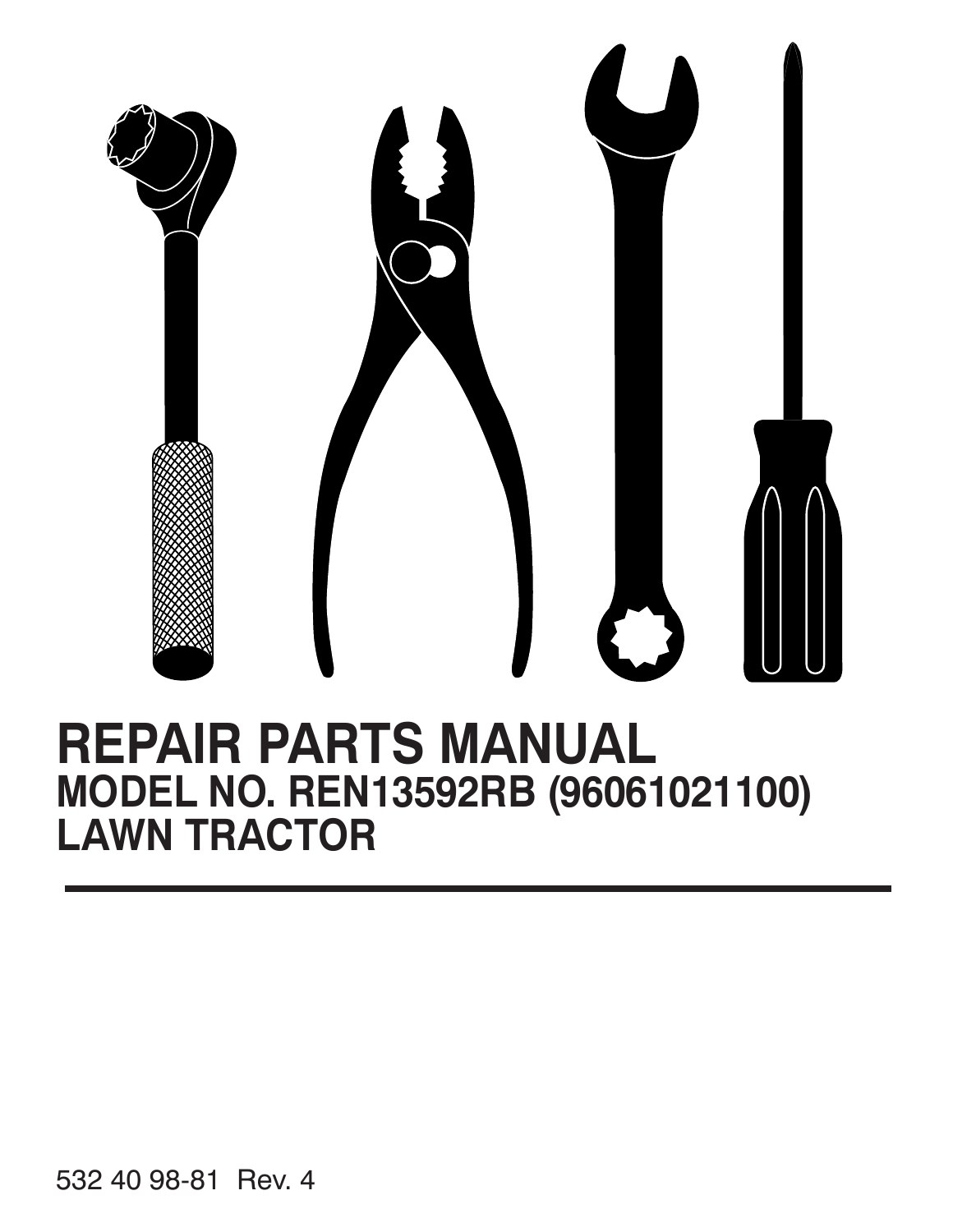# **HOW TO USE THIS MANUAL**

This manual is designed to provide the customer with a means to identify the parts on his/her tractor when ordering repair parts. The illustrations may or may not represent the actual assemblies; therefore, it is not recommended to use this manual as a guide to assemble or disassemble the tractor. Some hardware and parts are drawn larger in order to more readily identify them.

Each tractor has its own model number.

The model number for your tractor can be found on the fender under the seat.

When ordering parts, always give the following information:

- Product "Tractor"
- Model Number "**REN13592RB (96061021100)**"
- Part Number
- Part Description

# **TABLE OF CONTENTS**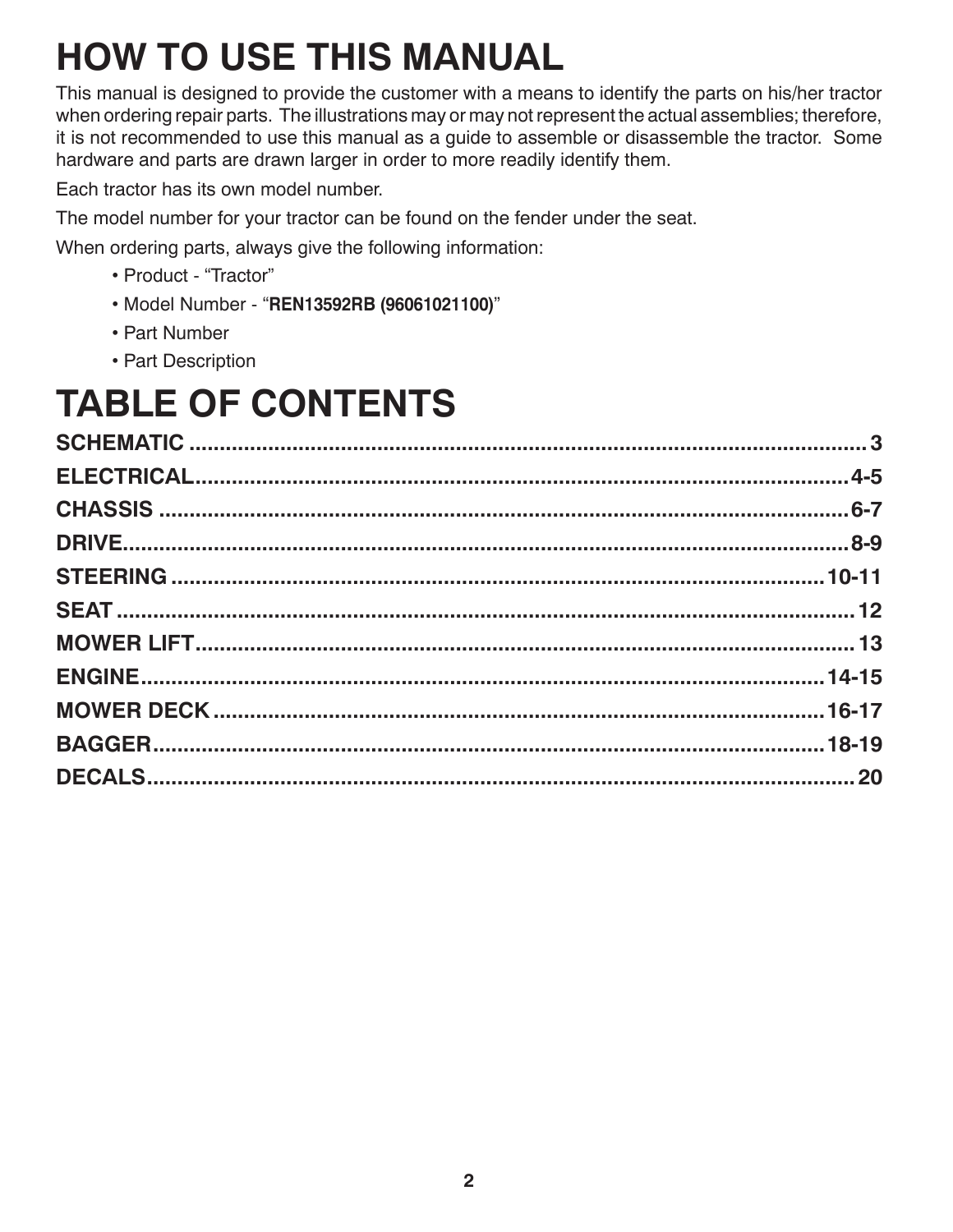# **TRACTOR - MODEL NO. REN13592RB (96061021100) PRODUCT NO. 960 61 02-11 SCHEMATIC**

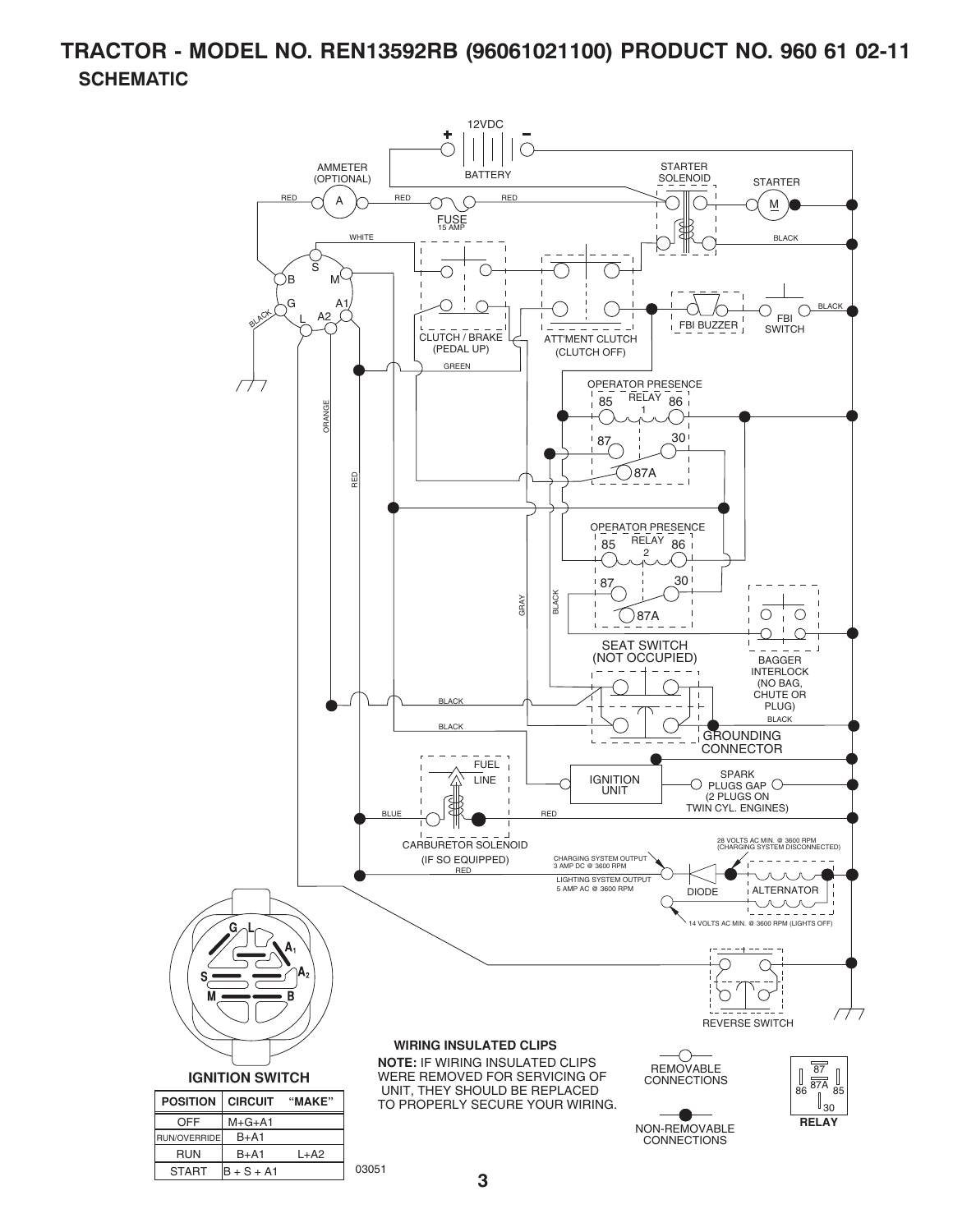**TRACTOR - MODEL NO. REN13592RB (96061021100) PRODUCT NO. 960 61 02-11 ELECTRICAL**

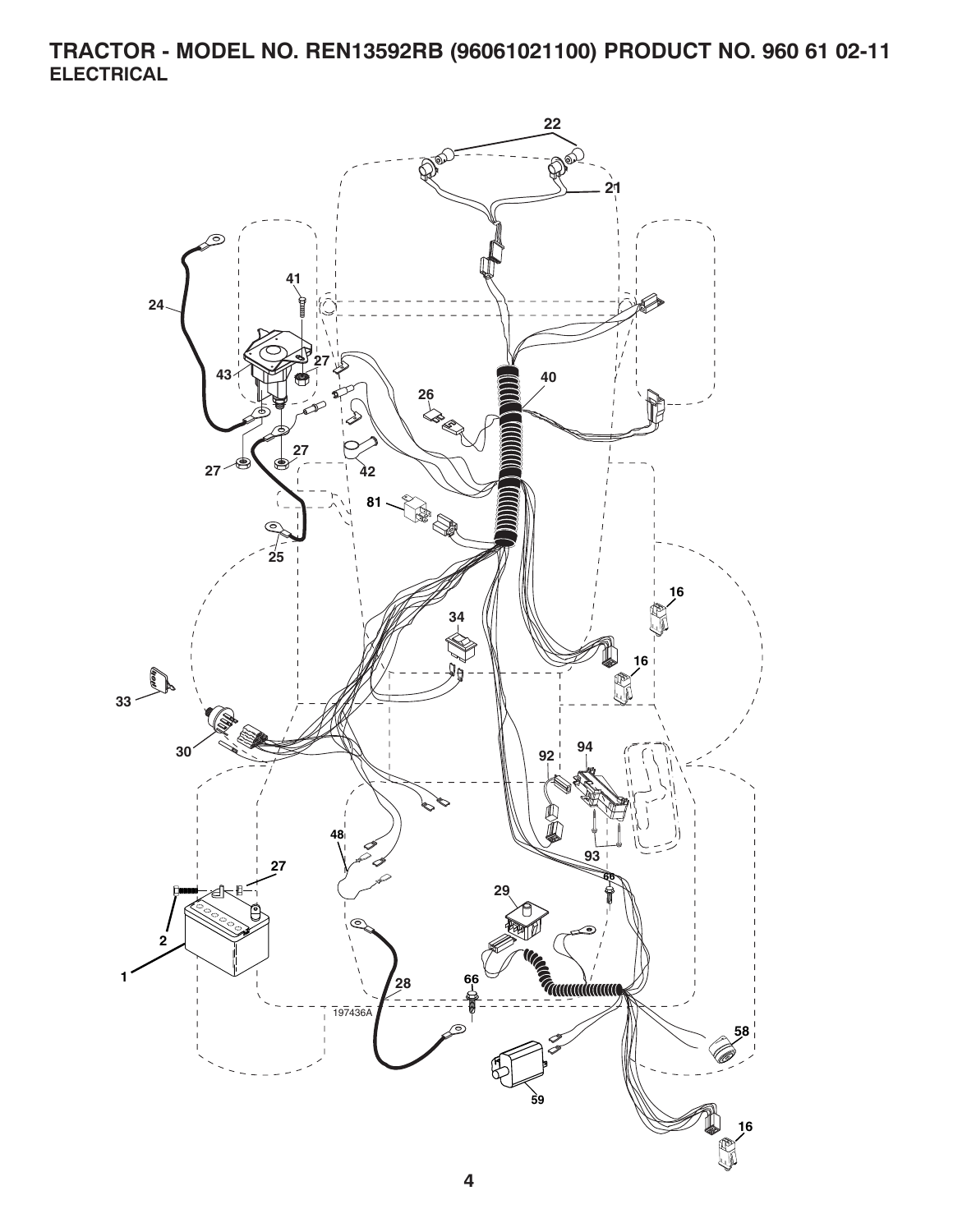### **TRACTOR - MODEL NO. REN13592RB (96061021100) PRODUCT NO. 960 61 02-11 ELECTRICAL**

| KEY<br>NO.     | <b>PART</b><br>NO. | <b>DESCRIPTION</b>                |
|----------------|--------------------|-----------------------------------|
| 1              | 532 16 34-65       | <b>Battery</b>                    |
| $\overline{2}$ | 874 76 04-12       | Bolt Hex Hd 1/4-20 unc x 3/4      |
| 16             | 532 17 61-38       | Switch Interlock                  |
| 21             | 532 18 37-59       | <b>Light Harness</b>              |
| 22             | 532 00 41-52       | <b>Bulb</b>                       |
| 24             | 532 12 47-80       | Cable Starter 6 Ga. 11" Red       |
| 25             | 532 16 59-87       | Cable Battery Crd 56" Red         |
| 26             | 532 17 51-58       | Fuse                              |
| 27             | 873 51 04-00       | Nut Keps Hex 1/4-20 unc           |
| 28             | 532 12 77-25       | Cable Ground 6 Ga. 18" Black      |
| 29             | 532 19 27-49       | Switch Seat                       |
| 30             | 532 19 33-50       | Switch Ignition                   |
| 33             | 532 14 04-01       | Key Ign Molded                    |
| 34             | 532 11 07-12       | Switch Light                      |
| 40             | 532 19 74-36       | Harness Ign                       |
| 41             | 871 11 04-08       | Bolt Flk Fin Hex 1/4-20 unc x 1/2 |
| 42             | 532 13 15-63       | Cover Terminal Red                |
| 43             | 532 19 25-07       | Solenoid                          |
| 48             | 532 14 08-44       | Adapter Ammeter Rectangular       |
| 58             | 532 16 94-19       | <b>Buzzer Crd</b>                 |
| 59             | 532 18 03-79       | Switch FBI CRD                    |
| 66             | 817 49 06-08       | Screw Thdrol 3/8-16 x 1/2 Ty-Tt   |
| 81             | 532 10 97-48       | <b>Relay Asm</b>                  |
| 92             | 532 19 66-15       | Harness Pigtail                   |
| 93             | 532 19 25-40       | Screw Plastite 10-14 x 2.0        |
| 94             | 532 19 18-34       | Module Reverse                    |

**NOTE:** All component dimensions given in U.S. inches. 1 inch =  $25.4$  mm.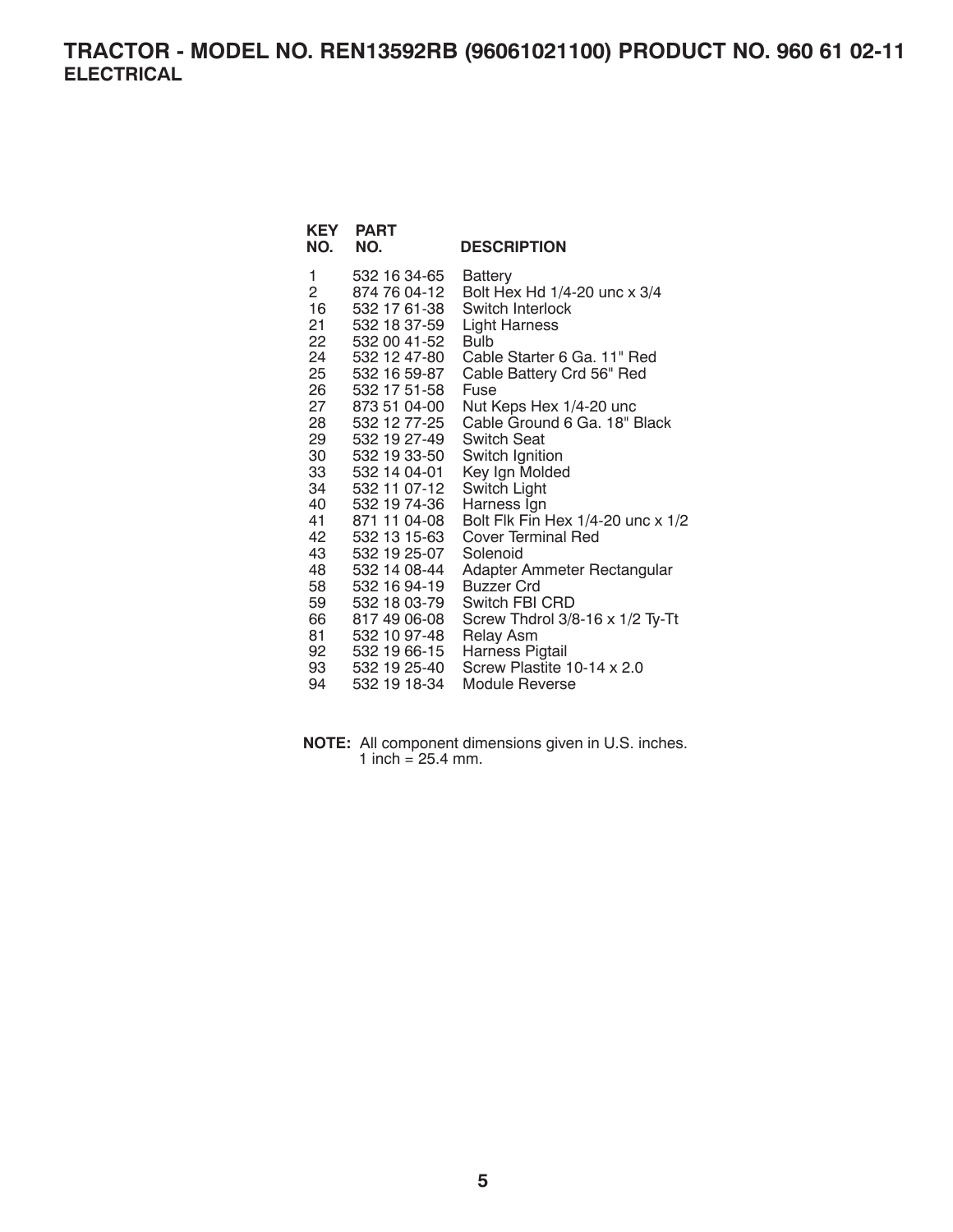# **TRACTOR - MODEL NO. REN13592RB (96061021100) PRODUCT NO. 960 61 02-11 CHASSIS AND ENCLOSURES**

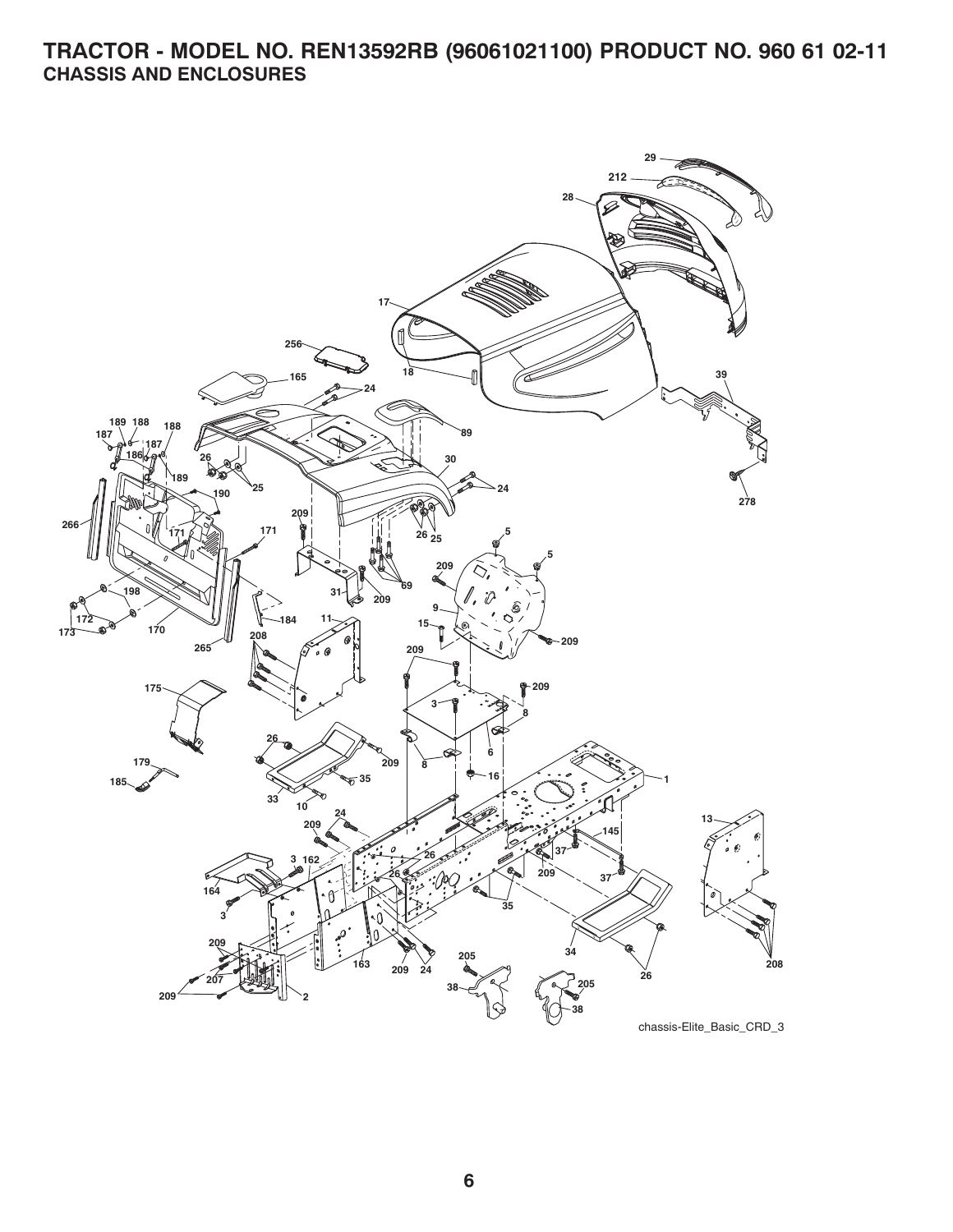#### **TRACTOR - MODEL NO. REN13592RB (96061021100) PRODUCT NO. 960 61 02-11 CHASSIS AND ENCLOSURES**

| <b>KEY</b><br>NO. | <b>PART</b><br>NO. | <b>DESCRIPTION</b>                  | <b>KEY</b><br>NO. | <b>PART</b><br>NO. | <b>DESCRIPTION</b>                                            |
|-------------------|--------------------|-------------------------------------|-------------------|--------------------|---------------------------------------------------------------|
| 1                 | 532 17 46-20       | Chassis                             | 162               | 532 18 03-82       | Bracket Exten Chassis Lh CRD                                  |
| 2                 | 532 18 03-84       | Drawbar                             | 163               | 532 18 03-83       | <b>Bracket Exten Chassis Rh CRD</b>                           |
| 3                 | 817 06 06-12       | Screw $3/8 - 16 \times 3/4$         | 164               | 532 16 56-05       | <b>Support Battery CRD</b>                                    |
| 5                 | 532 15 52-72       | <b>Bumper Hood/Dash</b>             | 165               | 532 18 13-56       | <b>Cover Battery</b>                                          |
| 6                 | 532 18 44-19       | Saddle                              | 170               | 532 19 94-88       | <b>Backplate CRD</b>                                          |
| 8                 | 532 12 64-71       | Clip Insulator 13/32 Mtg. Hole      | 171               | 872 14 06-20       | <b>Bolt Rdhd Sqnk</b>                                         |
| 9                 | 532 19 46-88       | Dash                                |                   |                    | $3/8 - 16 \times 2 - 1/2$ Gr. 5                               |
| 10                | 872 14 06-08       | Bolt, Carriage 3/8-16 x 3/4         | 172               | 819 13 20-16       | Washer 13/32 x 1-1/4 x 16 Ga.                                 |
| 11                | 532 17 49-96       | Panel, Dash, L.H.                   | 173               | 873 51 06-00       | Nut, Keps Hex 3/8-16 unc                                      |
| 13                | 532 18 69-52       | Panel, Asm. Dash R.H.               | 175               | 532 18 82-03       | Door Trap                                                     |
| 15                | 874 18 05-12       | Screw, Machine, Truss Head          | 179               | 532 18 82-02       | Rod Pivot FBI CRD                                             |
|                   |                    | $5/16 - 18$ unc $\times 3/4$        | 184               | 532 17 46-62       | <b>Bracket Actuator Bagger CRD</b>                            |
| 16                | 873 51 05-00       | <b>Nut</b>                          | 185               | 532 18 11-01       | Knob Rod Brake Parking                                        |
| 17                | 532 18 67-07       | Hood                                | 186               | 532 16 07-93       | Latch Asm Mulch/Bagger                                        |
| 18                | 532 18 49-21       | <b>Bumper Hood</b>                  | 187               | 532 12 50-04       | Nut Weld                                                      |
| 24                | 874 78 06-16       | <b>Bolt</b>                         | 188               | 819 06 12-16       | Washer #10                                                    |
| 25                | 819 13 13-12       | Washer 13/32 x 13/16 x 12 Ga.       | 189               | 810 07 10-00       | Washer Lock #10                                               |
| 26                | 873 80 06-00       | <b>Nut</b>                          | 190               | 871 08 10-10       | Screw Pan Hd Phillip 10-24 x 5/8                              |
| 28                | 532 18 38-26       | Grille                              | 198               | 532 16 89-37       | Nut, Push                                                     |
| 29                | 532 18 98-37       | Lens Grille                         | 205               | 817 49 06-08       | Screw Thdrol 3/8-16 x 1/2                                     |
| 30                | 532 19 73-44       | Fender                              | 207               | 817 67 05-08       | Screw Thdrl. 5/16-18 x 1/2                                    |
| 31                | 532 16 51-56       | Bracket, Fender Support             | 208               | 817 67 06-08       | Screw Thdrol $3/8-16 \times 1/2$                              |
| 33                | 532 18 11-93       | Footrest, L.H.                      | 209               | 817 00 06-12       | Screw Hex Wsh Thdrol 3/8-16                                   |
| 34                | 532 18 11-94       | Footrest, R.H.                      | 212               | 532 18 38-23       | <b>Insert Lens</b>                                            |
| 35                | 872 11 06-06       | Bolt                                | 256               | 532 18 13-61       | <b>Cover Fender Rack</b>                                      |
| 37                | 817 49 05-08       | Screw Thdrol 5/16-18 x 1/2 TYT      | 265               | 532 18 57-04       | Seal RH Side Bagger                                           |
| 38                | 532 18 17-48       | <b>Bracket Asm Pivot Mower Rear</b> | 266               | 532 18 57-03       | Seal LH Side Bagger                                           |
| 39                | 532 40 78-07       | <b>Bracket Pivot</b>                | 278               | 532 19 16-11       | Screw 10 x 3/4 Single Lead Hex                                |
| 69                | 532 14 24-32       | Screw HxWsh Hi-Lo                   | $\sim$ $\sim$     | 532 19 39-35       | Plug Switch Light                                             |
| 89                | 532 19 73-39       | Console CRD 6 Sp. 418               | $\sim$ $\sim$     | 532 00 54-79       | <b>Plug Button</b>                                            |
| 145               | 532 15 65-24       | Rod Pivot Chassis/Hood              |                   |                    | $M$ $\Omega$ TE: All companent dimensions given in LLC inches |

**NOTE:** All component dimensions given in U.S. inches. 1 inch =  $25.4$  mm.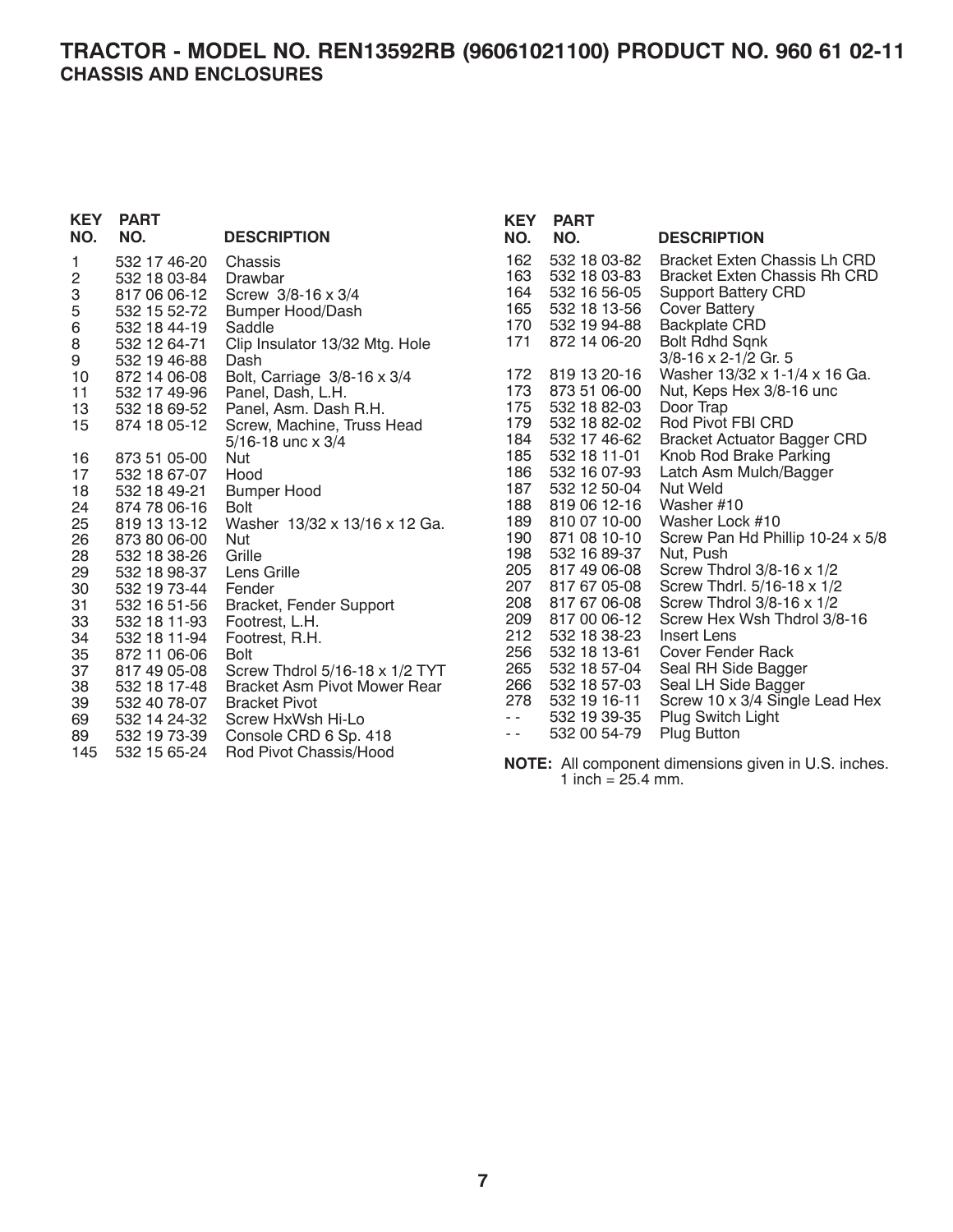### **TRACTOR - MODEL NO. REN13592RB (96061021100) PRODUCT NO. 960 61 02-11 DRIVE**

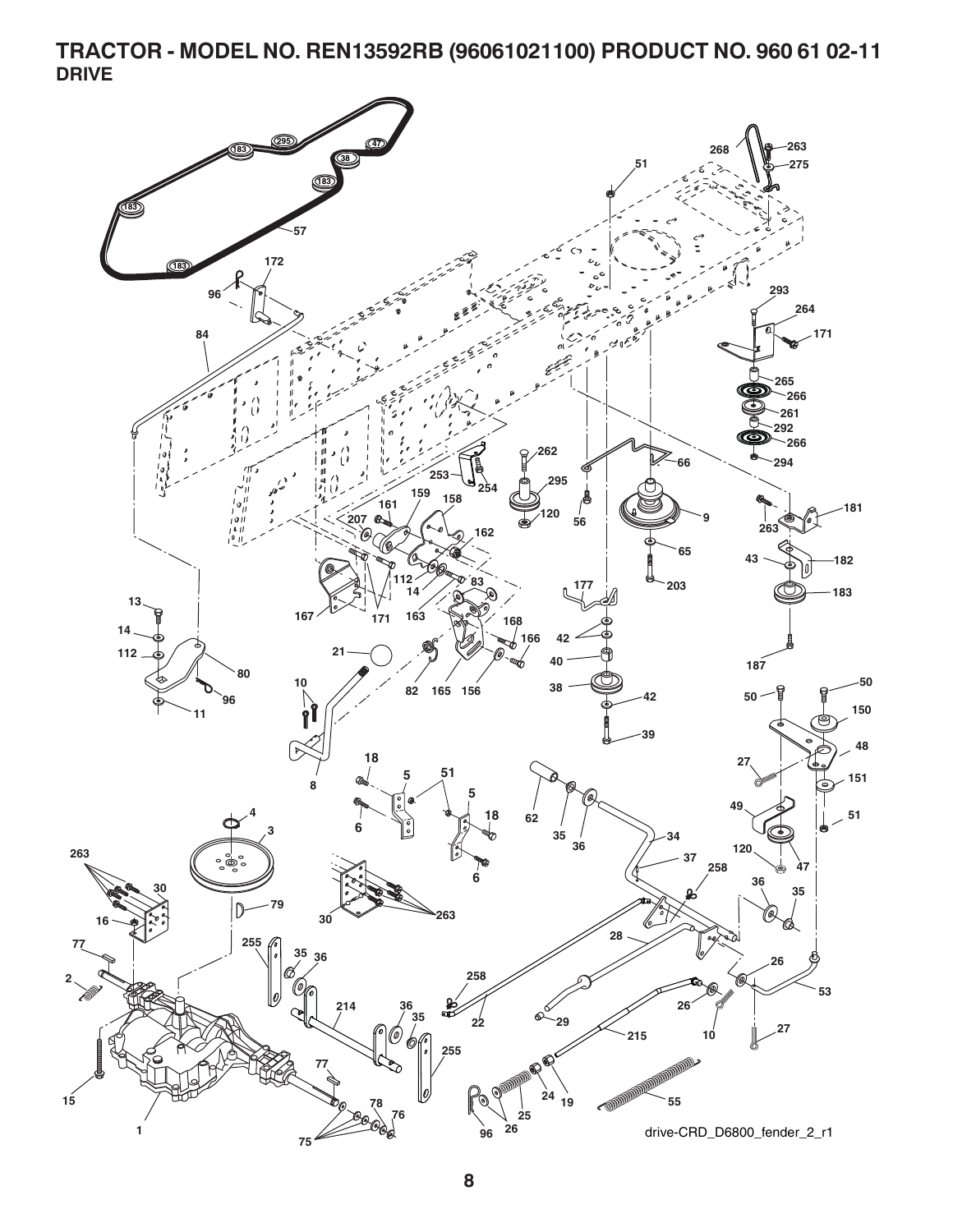#### **TRACTOR - MODEL NO. REN13592RB (96061021100) PRODUCT NO. 960 61 02-11 DRIVE**

#### 1 - - - - - - - Transaxle DANA 6800-3 2 532 14 66-82 Spring Brake Return 3 532 16 59-99 Pulley Transaxle 4 812 00 00-28 Ring Retainer #5100-62 5 532 12 15-20 Strap torque 30 degrees 6 817 06 05-12 Screw 5/16-18 x 3/4 8 532 19 27-06 Rod Shift 532 19 81-44 10 876 02 04-16 Pin, Cotter 1/8 x 1 11 532 10 57-01 Washer Plate Shf .3888 sq hole 13 874 55 04-12 Bolt 1/4-28 Unf Gr. 8 w/patch 14 810 04 04-00 Washer, Lock Hvy Helical 15 874 49 05-44 Bolt Hex Flghd 5/16-18 Gr. 5 16 873 80 05-00 Nut, Lock Hex w/Ins 5/16-18 unc 18 874 78 06-16 Bolt Hex 3/8-16 unc x 1 Gr. 5 19 873 80 06-00 Nut, Lock Hex w/Wsh 3/8-16 unc 21 532 10 69-33 Knob Duckhead 22 532 17 56-07 Rod, Brake CRD 873 35 06-00 Nut 25 532 10 68-88 Spring, Rod, Brake 26 819 13 13-16 Washer 13/32 x 13/16 x 16 Ga. 27 876 02 04-12 Pin, Cotter 1/8 x 3/4 28 532 17 57-65 Rod, Parking Brake 29 532 07 16-73 Cap Brake Parking 30 532 17 49-73 Bracket, Mfg. Transaxle 34 532 17 55-78 Shaft, Asm Pedal Foot 35 532 12 01-83 Bearing, Nylon 36 819 21 16-16 Washer 21/32 x 1 x 16 Ga. 37 532 12 49-63 Pin, Roll 3/16 x 1" 38 532 16 59-36 Pulley, Flat 39 874 76 06-44 Bolt Fin Hex 3/8-16 unc x 2-3/4 40 532 12 49-65 Spacer, Split 395 x 59 Bzp 42 819 13 13-12 Washer 13/32 x 13/16 x 12 Ga. 43 819 11 10-12 Washer 11/32 x 5/8 x 12 Ga. 47 532 12 77-83 Pulley, Idler, V Groove Plasitc 48 532 15 44-07 Bellcrank Clutch Grnd Drv 49 532 12 32-05 Retainer, Belt Style Spring 50 872 11 06-12 Bolt 3/8-16 unc x 1-1/2 51 873 68 06-00 Nut, Crownlock 3/8-16 unc<br>53 532 19 96-52 Link. Clutch 7.66 53 532 19 96-52 Link, Clutch 7.66 Spring, Return, Clutch 56 817 06 06-20 Screw 3/8-16 x 1-1/4 57 532 40 50-75 V-Belt 62 532 12 48-72 Cover, Pedal 65 810 04 07-00 Washer 66 532 15 47-78 Keeper, Belt Engine F-Proof 75 532 12 17-49 Washer 25/32 x 1-1/4 x 16 Ga. 76 812 00 00-01 Ring, E 77 532 12 35-83 Key, Square 78 532 12 17-48 Washer 25/32 x 1-5/8 x 16 Ga. 79 532 12 50-96 **KEY PART NO. NO. DESCRIPTION**

| KEY            | PART                                         |                                                                            |
|----------------|----------------------------------------------|----------------------------------------------------------------------------|
| NO.            | NO.                                          | <b>DESCRIPTION</b>                                                         |
| 80<br>82<br>83 | 532 14 50-90<br>532 16 57-11<br>819 17 12-16 | Arm Shift PMST 20" Tires<br>Spring, Torsion<br>Washer 17/32 x 3/4 x 16 Ga. |
| 84             | 532 40 73-80                                 | Link Transaxle                                                             |
| 96<br>112      | 532 12 47-88<br>819 09 12-10                 | Spring, Retainer 1"<br>Washer 9/32 x 3/4 x 10 Ga.                          |
| 120            | 873 90 06-00                                 | Nut Lock Flg. 3/8-16 unc                                                   |
| 150<br>151     | 532 16 58-50<br>819 13 32-10                 | Bushing, Bellcrank Grnd Dr<br>Washer 13/32 x 2 x 10 Ga.                    |
| 156            | 532 16 60-02                                 | Washer Srred 5/16 ID x 1.125                                               |
| 158<br>159     | 532 16 55-89<br>532 18 39-00                 | <b>Bracket Shift Mount</b><br>Hub Shift                                    |
| 161            | 872 14 04-06                                 | Bolt Rdhd Sqnk 1/4-20 x 3/4 Gr 5                                           |
| 162<br>163     | 873 68 04-00<br>874 78 04-16                 | Nut Crownlock 1/4-20 unc<br>Bolt Hex Fin 1/4-20 unc x 1 Gr 5               |
| 165            | 532 16 56-23                                 | Bracket Pivot Lever                                                        |
| 166<br>167     | 817 49 05-10<br>532 16 55-88                 | Screw 5/16-18 x 5/8<br><b>Bracket Support Shift CRD</b>                    |
| 168            | 532 16 54-92                                 | Bolt Shoulder 5/16-18 x .561                                               |
| 171<br>172     | 817 49 06-08<br>532 40 76-05                 | Screw Thdrol 3/8-16 x 1/2 Ty-Tt<br>Shaft Asm Shift                         |
| 177            | 532 16 59-32                                 | Keeper Flat Idler 3.06" CRD                                                |
| 181<br>182     | 532 18 02-11<br>532 18 26-82                 | <b>Bracket Idler Ground Drive CRD</b><br>Keeper Belt 2.5" Od V-Idler CRD   |
| 183            | 532 19 95-32                                 | Pulley V-Idler                                                             |
| 187<br>203     | 817 58 05-20<br>871 17 07-80                 | Screw 5/16-18 x 1.25<br>Bolt Hex 7/16-20 x 5                               |
| 207            | 532 16 98-45                                 | Washer Nylon Rear                                                          |
| 214<br>215     | 532 17 56-09<br>532 19 95-80                 | Shaft Asm Blade<br>Rod Brake Secondary                                     |
| 253            | 532 17 50-28                                 | Bracket Cable Chassis                                                      |
| 254<br>255     | 817 00 06-16<br>532 17 56-08                 | Screw 3/8-16 x 1<br>Brace Shaft Brake Mtg.                                 |
| 258            | 532 17 80-62                                 | <b>Clip Retainer</b>                                                       |
| 261<br>262     | 532 13 14-94<br>872 11 06-22                 | Pulley Idler<br>Bolt RDHD 3/8-16 unc x 2-3/4 Gr.5                          |
| 263            | 817 00 06-12                                 | Screw 3/8-16 x 3/4                                                         |
| 264<br>265     | 532 19 76-08<br>532 40 46-07                 | Bracket Clutch Mtg.<br><b>Spacer Idler Chassis</b>                         |
| 266            | 532 18 20-61                                 | Shield Idler Mower                                                         |
| 268<br>275     | 532 18 24-02<br>819 13 16-14                 | <b>Guard Muffler</b><br>Washer 13/32 x 1 x 14 Ga.                          |
| 292            | 532 40 02-71                                 | <b>Spacer Noram</b>                                                        |
| 293<br>294     | 872 14 06-28<br>532 19 70-33                 | Bolt RDHD SQNK 3/8-16 x 3-1/2<br>Nut Jam 3/8-16                            |
| 295            | 532 17 91-14                                 | Pulley Idler                                                               |

**NOTE:** All component dimensions given in U.S. inches 1 inch =  $25.4 \, \text{mm}$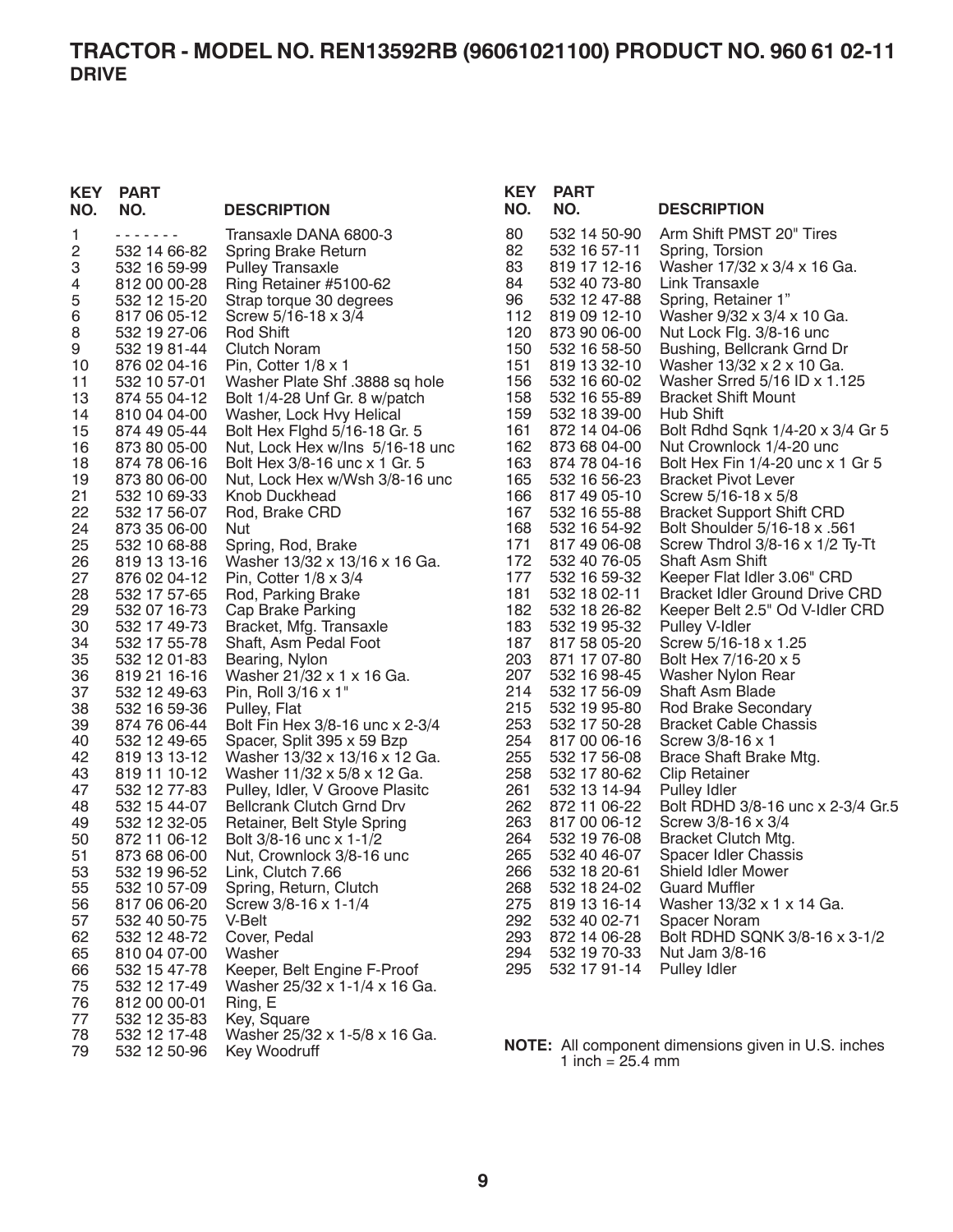**TRACTOR - MODEL NO. REN13592RB (96061021100) PRODUCT NO. 960 61 02-11 STEERING ASSEMBLY**



steering\_pl.lt\_60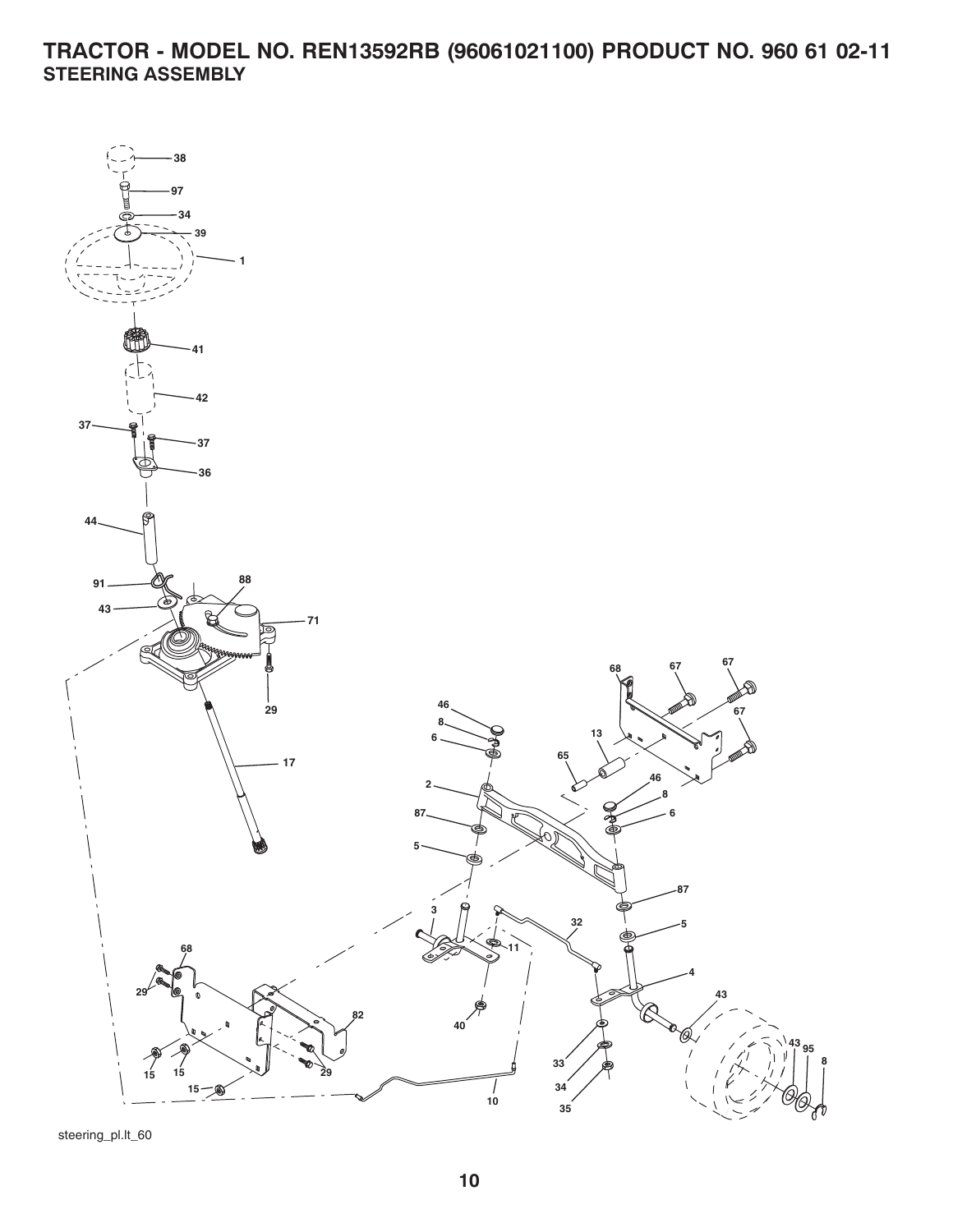**TRACTOR - MODEL NO. REN13592RB (96061021100) PRODUCT NO. 960 61 02-11 STEERING ASSEMBLY**

| <b>KEY</b>     | <b>PART</b>                  |                                                    |
|----------------|------------------------------|----------------------------------------------------|
| NO.            | NO.                          | <b>DESCRIPTION</b>                                 |
| 1              | 532 18 67-80                 | <b>Steering Wheel</b>                              |
| $\overline{c}$ | 532 18 47-06                 | Axle Asm Cast Iron Lt                              |
| 3              | 532 16 98-40                 | Spindle Assembly, L.H.                             |
| 4              | 532 16 98-39                 | Spindle Assembly, R.H.                             |
| 5              | 532 12 49-31                 | Bearing, Race, Thrust, Hardened                    |
| 6              | 532 12 17-48                 | Washer 25/32 x 1-5/8 x 16 Ga.                      |
| 8              | 812 00 00-29                 | Ring, Klip                                         |
| 10             | 532 17 51-21                 | Link, Drag                                         |
| 11             | 810 04 06-00                 | Washer, Lock                                       |
| 13             | 532 13 65-18                 | Spacer Brg Axle Front                              |
| 15             | 532 14 52-12                 | Nut Hex Flange Lock                                |
| 17             | 532 19 07-53                 | Shaft, Steering                                    |
| 29             | 817 00 06-12                 | Screw 3/8-16 x 3/4                                 |
| 32             | 532 17 01-62                 | Rod, Tie                                           |
| 33             | 819 11 12-16                 | Washer 11/32 x 3/4 x 16 Ga.                        |
| 34             | 810 04 05-00                 | Washer Lock Hvy Hlcl Spr 5/16                      |
| 35             | 873 54 05-00                 | Crownlock Nut 5/16-24 unf 3847                     |
| 36             | 532 15 50-99                 | Bushing, Steering                                  |
| 37             | 532 15 29-27                 | Screw TT #10-32 x 5 x 3/8 Flange                   |
| 38             | 532 19 29-16                 | Cap Wheel Steering                                 |
| 39             | 819 11 38-12                 | Washer 11/32 ID x 2- 3/8 OD x 12 Ga.               |
| 40             | 876 54 06-00                 | Nut Lock 3/8-24                                    |
| 41             | 532 18 67-37                 | Adaptor, Steering Wheel                            |
| 42             | 532 16 96-33                 | Boot, Steering Dash P/L Mtl                        |
| 43             | 532 12 17-49                 | Washer 25/32 x 1-1/4 x 16 Ga.                      |
| 44             | 532 19 07-52                 | <b>Extension Steering Shaft</b>                    |
| 46             | 532 12 12-32                 | Cap, Spindle                                       |
| 65             | 532 16 03-67<br>872 11 06-18 | Spacer Brace Axle                                  |
| 67<br>68       | 532 16 98-27                 | Bolt Rdhd Sqnk 3/8-16 x 2-1/4<br><b>Brace Axle</b> |
| 71             | 532 17 51-46                 | Steering Asm.                                      |
| 82             | 532 19 99-78                 | <b>Bracket Susp Chassis Front</b>                  |
| 87             | 532 17 39-66                 | 14. Washer Flat .781 x 1 1/2 x .14                 |
| 88             | 532 17 51-18                 | Bolt Shoulder 7/16-20 unc                          |
| 91             | 532 17 55-53                 | <b>Clip Steering</b>                               |
| 95             | 532 18 89-67                 | Washer                                             |
| 97             | 874 78 05-64                 | Bolt 5/16-18 unc x 4" L. Gr. 5                     |
|                |                              |                                                    |

**NOTE:** All component dimensions given in U.S. inches. 1 inch =  $25.4$  mm.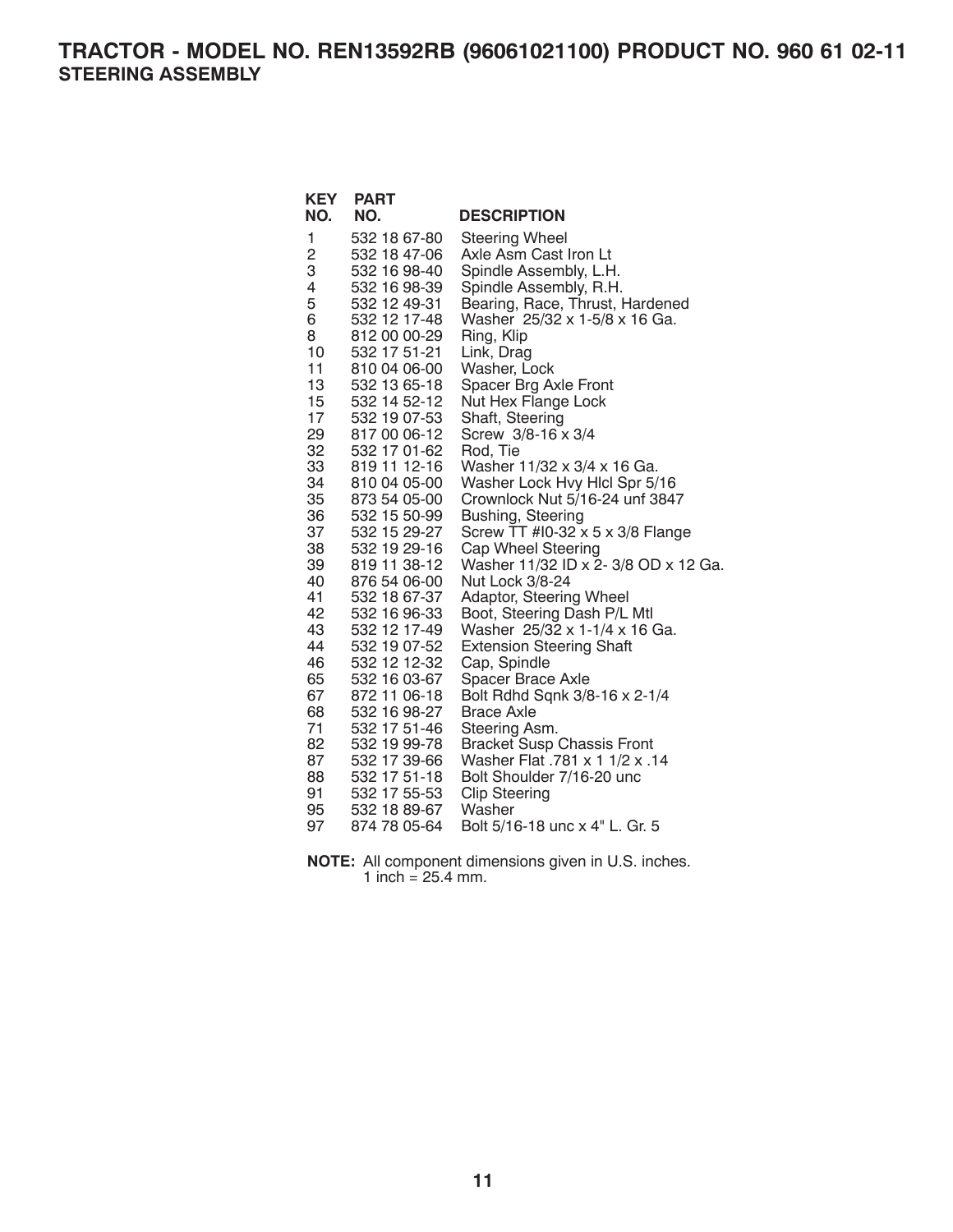### **TRACTOR - MODEL NO. REN13592RB (96061021100) PRODUCT NO. 960 61 02-11 DECALS**



| <b>KEY</b><br>NO. | <b>PART</b><br>NO. | <b>DESCRIPTION</b>            |
|-------------------|--------------------|-------------------------------|
|                   | 532 40 88-15       | Decal Engine HP               |
| 2                 | 532 40 03-89       | Decal Warning Symbols CE      |
| 6                 | 532 19 68-41       | Decal Warning Engine Symbols  |
| 8                 | 532 15 97-37       | Decal Brake/Clutch Symbol     |
| 10                | 532 14 50-05       | Decal Bat Dan/Poi P/L Sym Wpn |
| 11                | 532 18 21-66       | Decal Mower Cut Finger Symbol |
| 12                | 532 18 04-32       | Decal Fender 100 DB/CE        |
| 14                | 532 15 97-36       | Decal Chassis Hot Muffler     |
| 15                | 532 19 68-42       | Decal Warning Cut Finger      |
| 16                | 532 18 96-96       | Decal, Chassis                |
| 17                | 532 14 08-37       | Decal Saddle Brake Parking    |
|                   |                    |                               |

#### **WHEELS & TIRES**



| KEY | PART |
|-----|------|
|     |      |

| NO.                      | NO.          | <b>DESCRIPTION</b>         |
|--------------------------|--------------|----------------------------|
| 21                       | 532 16 62-86 | Decal Deck Sch 92 CRD      |
| $\frac{1}{2}$            | 532 13 83-11 | Decal Lift Handle          |
|                          | 532 18 10-91 | Pad Footrest LH            |
| $\overline{\phantom{0}}$ | 532 18 10-90 | Pad Footrest RH            |
|                          | 532 41 08-91 | Manual Operator's (Euro)   |
| $\overline{\phantom{m}}$ | 532 41 09-51 | Manual Operator's (Scan)   |
| $\overline{\phantom{0}}$ | 532 41 09-52 | Manual Operator's (E-Bloc) |
|                          | 532 41 09-54 | Manual Operator's (Baltic) |
| $\overline{\phantom{0}}$ | 532 40 98-81 | <b>Manual Parts</b>        |

| <b>KEY</b>    | <b>PART</b>  |                                      |
|---------------|--------------|--------------------------------------|
| NO.           | NO.          | <b>DESCRIPTION</b>                   |
| 1             | 532 05 91-92 | Cap Value Tire                       |
| 2             | 532 06 51-39 | <b>Stem Value</b>                    |
| 3             | 532 12 41-57 | Tire F Ts $15 \times 60 - 6$ Service |
| 4             | 532 05 99-04 | Tube Inner Front #35060              |
| 5             | 532 18 33-37 | Rim Asm Front Service                |
| 6             | 532 12 49-57 | <b>Fitting Grease</b>                |
| 7             | 532 12 49-59 | <b>Bearing Flange</b>                |
| 8             | 532 18 33-38 | Rim Asm 8" rear Service              |
| 9             | 532 12 39-69 | Tire R Ts 18 x 8.5-8 Service         |
| 10            | 532 12 49-26 | Tube Rear 9 5 x 8 Service            |
| 11            | 532 17 50-39 | Cap Axle Blk 1 50 x 1 00             |
| $\sim$ $\sim$ | 532 14 43-34 | Sealant, Tire (10 oz. tube)          |

**NOTE:** All component dimensions given in U.S. inches. 1 inch = 25.4 mm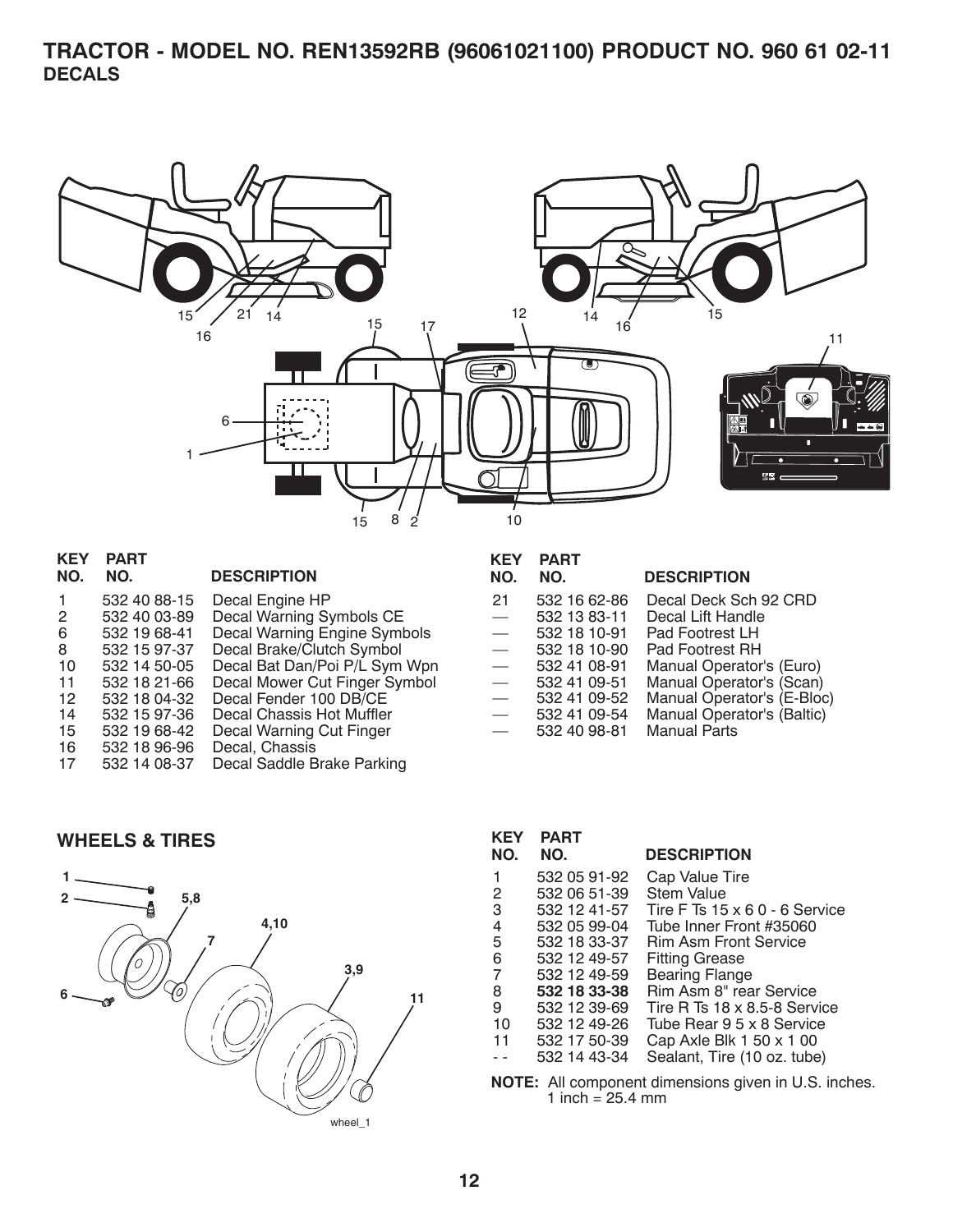**TRACTOR - MODEL NO. REN13592RB (96061021100) PRODUCT NO. 960 61 02-11 SEAT ASSEMBLY**



| <b>KEY</b>   | <b>PART</b>  |
|--------------|--------------|
| $\mathbf{N}$ | $\mathbf{N}$ |

| ------ | - - - - - - - |                    |
|--------|---------------|--------------------|
| NO.    | NO.           | <b>DESCRIPTION</b> |

|    | 532 40 10-42 | Seat                               |
|----|--------------|------------------------------------|
| 2  | 532 14 05-51 | Bracket Pnt Pivot Seat (blk)       |
| 3  | 871 11 06-16 | Bolt Fin Hex 3/8-16 x 1            |
| 4  | 819 13 16-10 | Washer Flat 13/32 x 1 x 10 Ga.     |
| -5 | 532 14 50-06 | Clip Push In Hinged                |
| 6  | 873 80 06-00 | Nut Lock Hx w/Ins. 3/8-16          |
| 7  | 532 12 41-81 | Spring Seat Cprsn 2 250 Blk Zi     |
| 8  | 817 00 06-16 | Screw 3/8-16 x 1-1/2               |
| 9  | 819 13 16-14 | Washer 13/32 x 1 x 14 Ga.          |
| 10 | 532 19 55-30 | Pan Pnt Seat                       |
| 12 | 532 17 46-48 | <b>Bracket Pnt Mounting Switch</b> |
| 13 | 532 12 12-48 | Bushing Snap Blk Nyl 50 ld         |

# **KEY PART**

#### **DESCRIPTION**

| 14                                                   | 872 05 04-12       | Bolt Rdhd Sht Nk 1/4-20 x 1-1/2 |  |  |
|------------------------------------------------------|--------------------|---------------------------------|--|--|
| 15                                                   | 532 13 43-00       | <b>Spacer Split</b>             |  |  |
| 16                                                   | 532 12 12-50       | Spring Cprsn Plate SW 1.310 Ga. |  |  |
| 17                                                   | 532 12 39-76       | Nut Lock 1/4 Lge Flg Gr 5 Zinc  |  |  |
| 21                                                   | 532 17 18-52       | Bolt Shoulder 5/16-18 unc-2A    |  |  |
| 22                                                   | 873 80 05-00       | Nut Hex Lock w/lns 5/16-18      |  |  |
| 23                                                   | 871 11 08-14       | <b>Bolt Hex BLK</b>             |  |  |
| 24                                                   | 819 17 19-12       | Washer 17/32 x 1-3/16 x 12 Ga.  |  |  |
| 25                                                   | 532 12 70-18       | Bolt Shoulder 5/16-18 x 62      |  |  |
| 26                                                   | 810 04 08-00       | Washer Lock Hvy. HLCL Spr. 1/2  |  |  |
| NOTE: All component dimensions given in U.S. inches. |                    |                                 |  |  |
|                                                      | 1 inch = $25.4$ mm |                                 |  |  |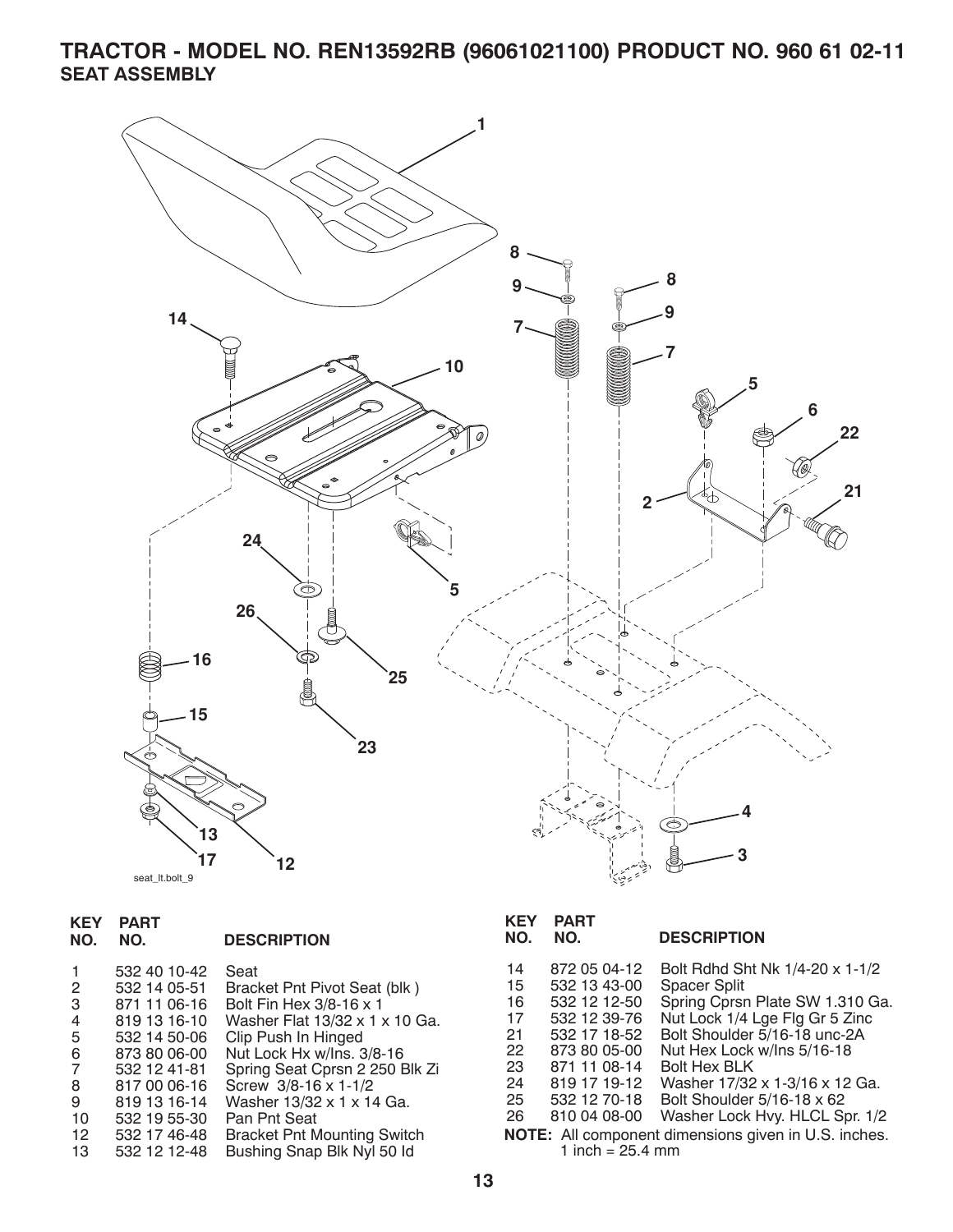**TRACTOR - MODEL NO. REN13592RB (96061021100) PRODUCT NO. 960 61 02-11 ENGINE**

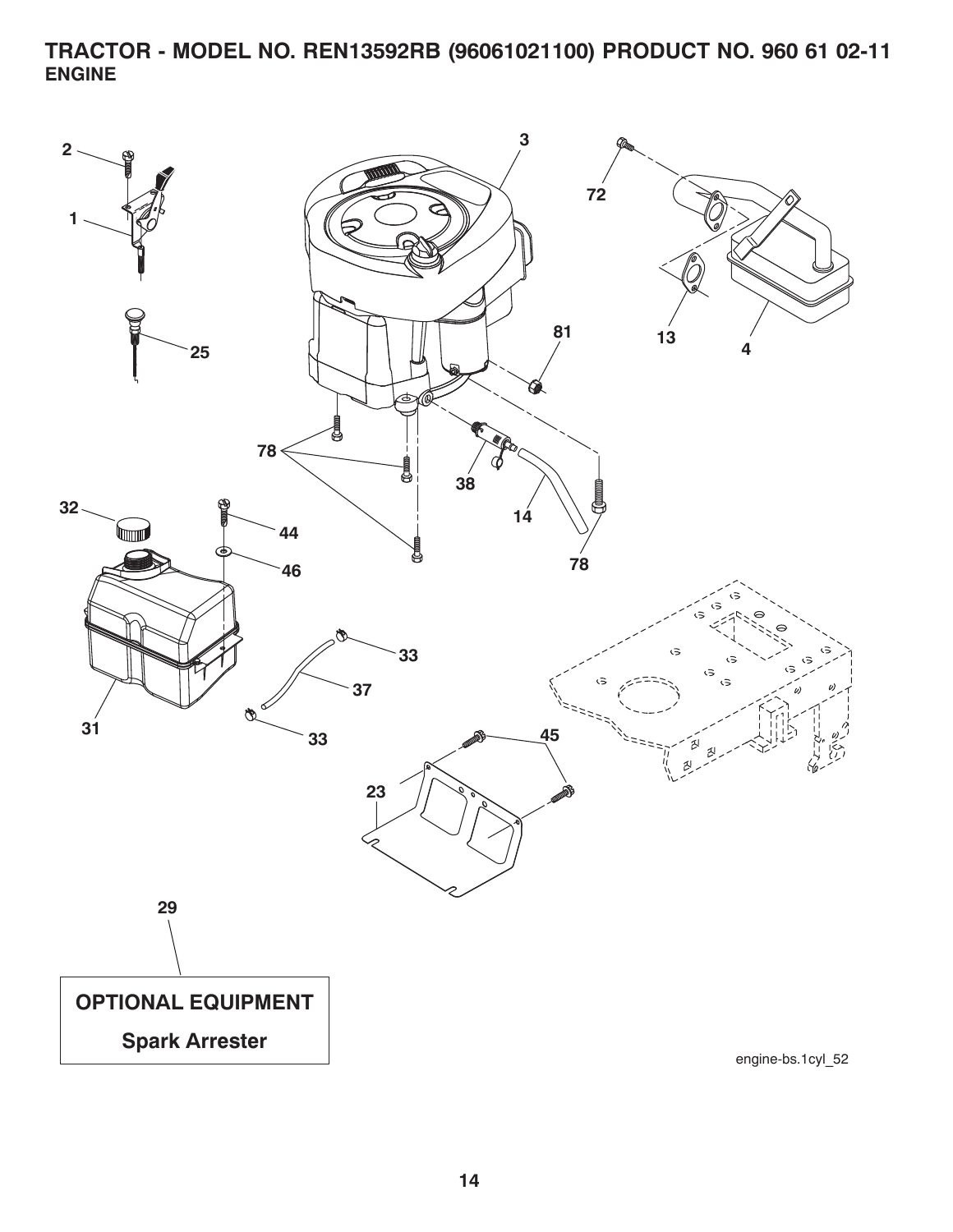| KEY<br>NO. | <b>PART</b><br>NO.           | <b>DESCRIPTION</b>                                        |
|------------|------------------------------|-----------------------------------------------------------|
| 1<br>2     | 532 17 05-51<br>817 72 04-08 | Control Throt / Ch Flag<br>Screw Hex Thd Cut 1/4-20 x 1/2 |
| 3          |                              | Engine Briggs 21B807                                      |
| 4          | 532 17 97-58                 | Muffler                                                   |
| 13         | 532 16 52-91                 | Gasket                                                    |
| 14         | 532 14 84-56                 | <b>Tube Drain Oil Easy</b>                                |
| 23         | 532 16 98-37                 | Shield Browning/Debris Guard                              |
| 25         | 532 19 06-95                 | <b>Control Choke</b>                                      |
| 29         | 532 13 71-80                 | <b>Arrestor Spark</b>                                     |
| 31         | 532 40 75-52                 | <b>Tank Fuel</b>                                          |
| 32         | 532 19 77-25                 | Cap Asm Fuel Top                                          |
| 33         | 532 12 34-87                 | Clamp Hose Blk                                            |
| 37         | 532 13 70-40                 | Line Fuel 20"                                             |
| 38         | 532 18 16-54                 | Plug Drain Oil Easy                                       |
| 44         | 817 67 04-12                 | Screw Hexwsh Thdrol 1/4-20 x 3/4                          |
| 45         | 817 00 06-12                 | Screw Hexwsh Thdr 3/8-16 x 3/4                            |
| 46         | 819 09 14-16                 | Washer 9/32 x 7/8 x 16ga                                  |
| 72         | 532 19 23-34                 | Screw 5/16-18 x .75                                       |
| 78 —       | 817 06 06-20                 | Screw 3/8-16 x 1-1/4                                      |
| 81         | 873 51 04-00                 | Nut Keps 1/4-20 unc                                       |
|            |                              |                                                           |

**NOTE:** All component dimensions given in U.S. inches. 1 inch =  $25.4 \, \text{mm}$ 

#### **ENGINE POWER RATING INFORMATION**

The gross power rating for individual gas engine models is labeled in accordance with SAE (Society of Automotive Engineers) code J11940 (Small Engine Power & Torque Rating Procedure), and rating performance has been obtained and corrected in accordance with SAE J1995 (Revision 2002-5). Actual gross engine power will be lower and is affected by, among other things, ambient operating conditions and engine-to-engine variability. Given both the wide array of products on which engines are placed and the variety of environmental issues applicable to operating the equipment, the gas engine will not develop the rated gross power when used in a given piece of power equipment (actual "on-site" or net horsepower). This difference is due to a variety of factors including, but not limited to, accessories (air cleaner, exhaust, charging, cooling, carburetor, fuel pump, etc.), application limitations, ambient operating conditions (temperature, humidity, altitude), and engine-to-engine variability. Due to manufacturing and capacity limitations, Briggs & Stratton may substitute an engine of higher rated power for this Series engine.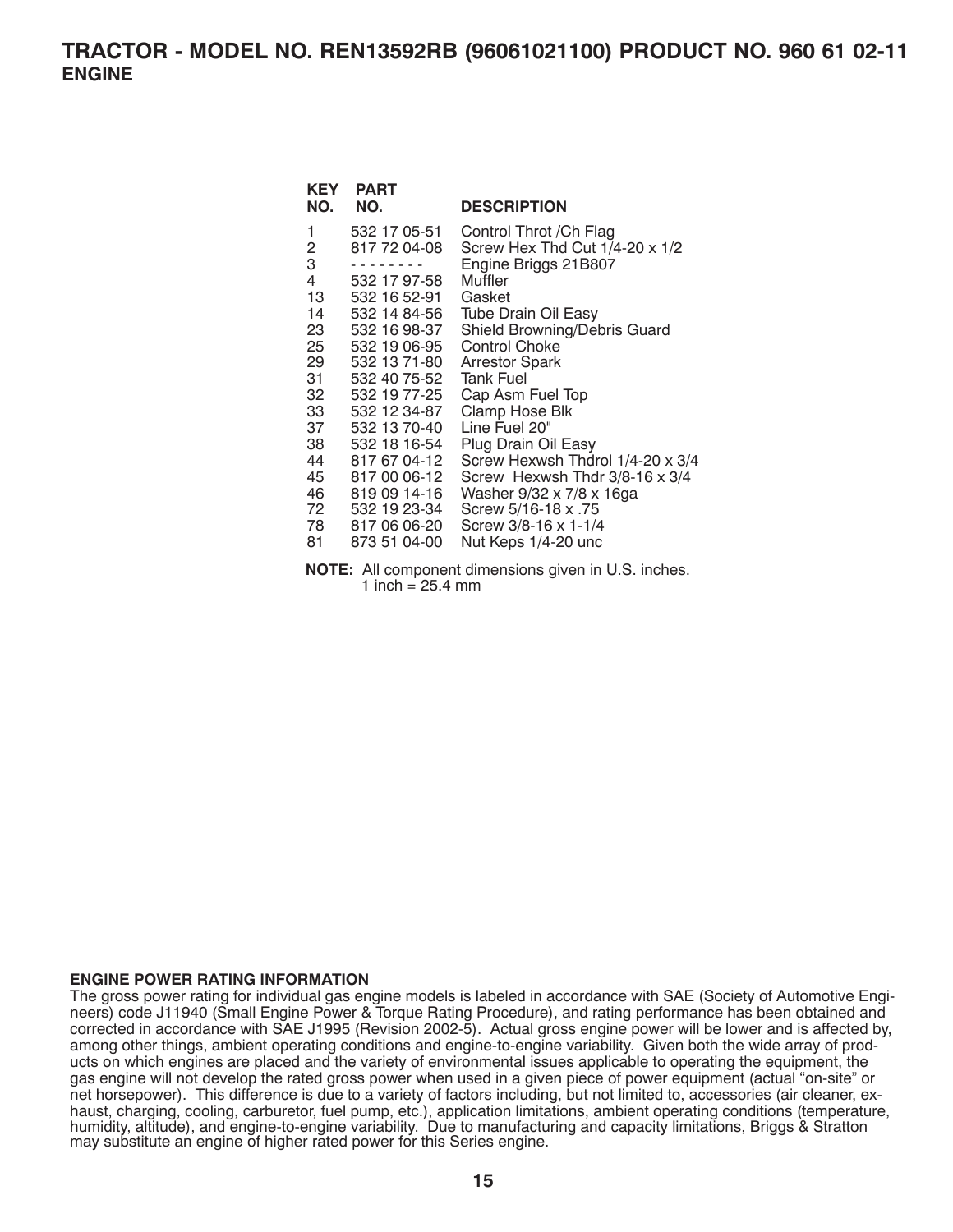**TRACTOR - MODEL NO. REN13592RB (96061021100) PRODUCT NO. 960 61 02-11 MOWER**

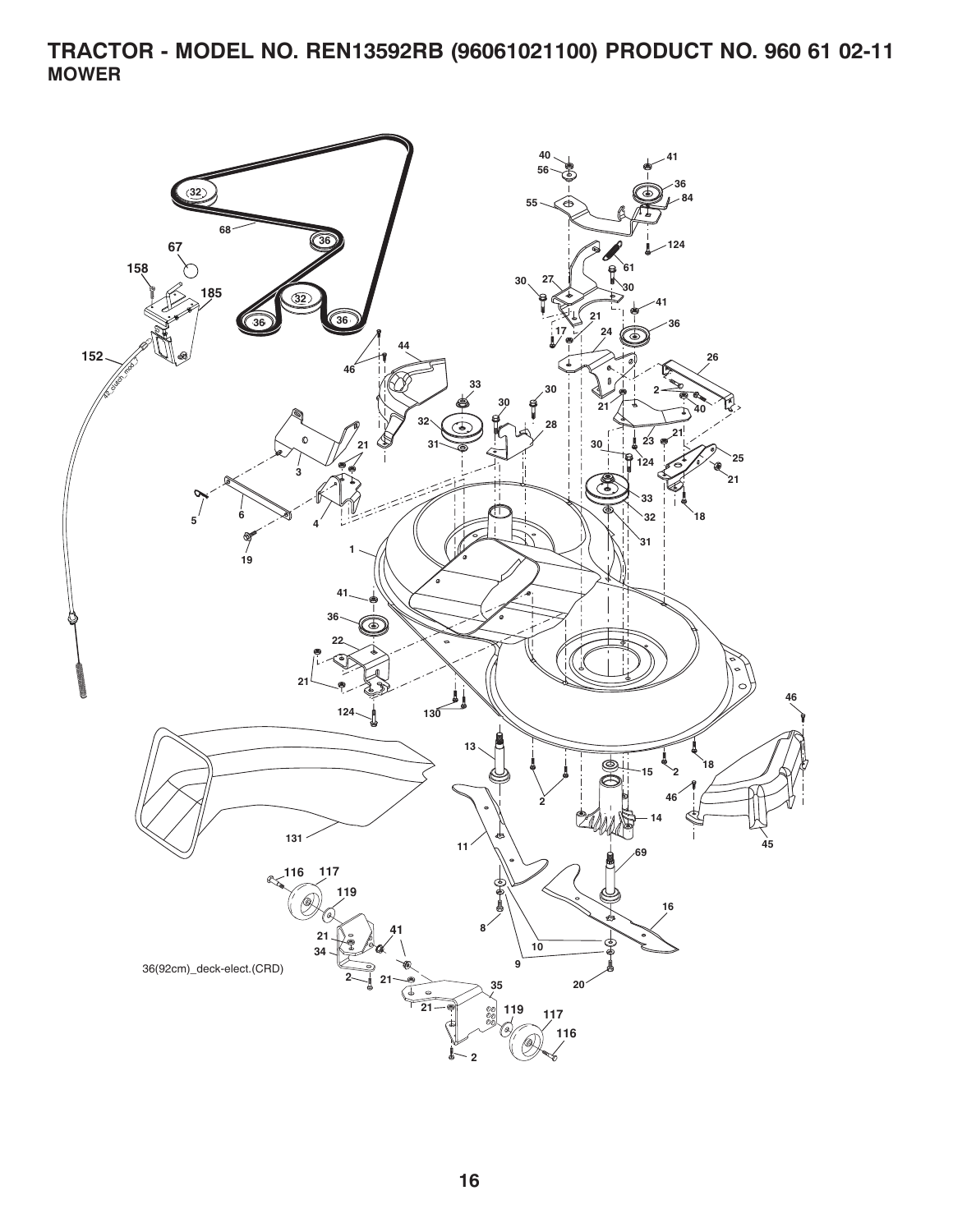| <b>KEY</b><br>NO. | PART<br>NO.                  | <b>DESCRIPTION</b>                                            |
|-------------------|------------------------------|---------------------------------------------------------------|
| 1                 | 532 40 01-08                 | Housing Asm. Mower 92 CRD                                     |
| $\frac{2}{3}$     | 872 14 05-06                 | Bolt Rdhd Sqnk 5/16-18 unc x 3/4                              |
|                   | 532 16 55-69                 | Bracket Asm. S-Bar Chass 92 CRD                               |
| 4                 | 532 16 55-58                 | Bracket Bar Sway Deck 92 CRD                                  |
| 5                 | 532 12 46-70                 | <b>Retainer Spring</b>                                        |
| 6                 | 532 16 55-57                 | Bar Sway 92 CRD                                               |
| 8                 | 532 18 17-12                 | Bolt 3/8-24 x 1.25 Gr. 8 Patched                              |
| 9                 | 810 03 06-00                 | Washer Lock Hvy 3/8 Unplated                                  |
| 10                | 532 14 02-96                 | Washer Hardened                                               |
| 11                | 532 18 63-85                 | Blade 3-1 Lh 92 CRD                                           |
| 13                | 532 13 76-45                 | Shaft Asm. W/Lower Bearing                                    |
| 14<br>15          | 532 12 87-74<br>532 11 04-85 | Housing Mandrel Vented (Machd)<br><b>Bearing Ball Mandrel</b> |
| 16                | 532 18 63-86                 | Blade 3-1 Rh 92 CRD                                           |
| 17                | 872 14 06-10                 | Bolt Carriage 3/8-16 x 1-1/4                                  |
| 18                | 872 11 06-06                 | Bolt Rdhd Sqnk 3/8-16 x 3/4                                   |
| 19                | 532 13 28-27                 | Bolt Shoulder 5/16-18 Thd Form                                |
| 20                | 532 18 17-13                 | Bolt 3/8-24 x 1.25 Gr. 8 Ptch Lhthd                           |
| 21                | 873 68 05-00                 | Nut Crown Lock 5/16-18                                        |
| 22                | 532 19 95-90                 | Bracket Idler Sprt 92 CRD                                     |
| 23                | 532 16 54-46                 | Bracket Idler Sprt RF 92 CRD                                  |
| 24                | 532 16 52-42                 | <b>Bracket Suspension LF 92 CRD</b>                           |
| 25                | 532 16 52-44                 | <b>Bracket Suspension RF 92 CRD</b>                           |
| 26                | 532 40 01-10                 | <b>Brace Susp Frt CRD</b>                                     |
| 27                | 532 16 55-68                 | Bracket Asm. Susp RR 92 CRD                                   |
| 28                | 532 16 55-67                 | Bracket Asm. Susp LR 92 CRD                                   |
| 30                | 532 17 39-84                 | <b>Screw Thd Rolling</b>                                      |
| 31                | 532 18 76-90                 | Washer Spacer Mower Vented                                    |
| 32                | 532 15 35-32                 | <b>Mandrel Pulleys</b>                                        |
| 33                | 532 40 02-34                 | Nut Flg Top Lock                                              |
|                   |                              |                                                               |

| <b>KEY</b><br>NO.                                                                                                                                                  | <b>PART</b><br>NO.                                                                                                                                                                                                                                                                                                                                                                                                                                           | <b>DESCRIPTION</b>                                                                                                                                                                                                                                                                                                                                                                                                                                                                                                                                                                                                                                                                                                                                                                                                                                                                        |
|--------------------------------------------------------------------------------------------------------------------------------------------------------------------|--------------------------------------------------------------------------------------------------------------------------------------------------------------------------------------------------------------------------------------------------------------------------------------------------------------------------------------------------------------------------------------------------------------------------------------------------------------|-------------------------------------------------------------------------------------------------------------------------------------------------------------------------------------------------------------------------------------------------------------------------------------------------------------------------------------------------------------------------------------------------------------------------------------------------------------------------------------------------------------------------------------------------------------------------------------------------------------------------------------------------------------------------------------------------------------------------------------------------------------------------------------------------------------------------------------------------------------------------------------------|
| 34<br>35<br>36<br>40<br>41<br>44<br>45<br>46<br>55<br>56<br>61<br>67<br>68<br>69<br>84<br>116<br>117<br>119<br>124<br>130<br>131<br>152<br>158<br>185<br>296<br>-- | 532 40 01-07<br>532 40 01-06<br>532 14 67-63<br>873 68 06-00<br>873 90 06-00<br>532 17 55-38<br>532 17 55-39<br>532 13 77-29<br>532 19 94-98<br>532 16 57-23<br>532 19 94-86<br>532 10 69-32<br>532 40 20-08<br>532 16 54-82<br>532 15 60-85<br>532 19 34-06<br>532 17 48-73<br>819 13 20-12<br>872 11 06-12<br>872 11 05-06<br>532 16 56-61<br>532 17 60-74<br>817 72 04-08<br>532 18 82-34<br>532 40 12-20<br>532 18 18-57<br>532 18 18-58<br>532 40 84-14 | Bracket Gauge Wheel Lf 92 CRD<br>Bracket Gauge Wheel Rf 92 CRD<br>Pulley Idler V-Groove Dim 4.25<br>Nut Crownlock 3/8-16 unc<br>Nut Lock Flg. 3/8-16 unc<br>Cover Mandrel Lh 92 CRD<br>Cover Mandrel Rh 92 CRD<br>Screw Thd Roll 1/4-20 x 5/8<br>Arm Idler 92 CRD<br><b>Spacer Retainer Mower</b><br>Spring Tension<br>Knob Rd 3/8-16 Plstc Thds Blk<br>Hex Drive<br>Shaft Asm W/Lwr Brg Rh Thd CRD<br>Keeper Belt Idler<br><b>Bolt Shoulder</b><br><b>Wheel Gage</b><br>Washer 13/32 x 1-14 x 12 Ga<br>Bolt Carr Sh 3/8-16 x 1-1/2 Gr. 5<br>Bolt Rdhdsqnk 5/16-18 unc x 3/4<br>Chute Bagger CRD 92cm<br><b>Cable Clutch CRD</b><br>Screw Hex Thd Cut 1/4-20 x 1/2<br>Head Asm. Cable Clutch<br>Push Nut Round<br>Mandrel Asm Service<br>Mandrel Asm CRD Lh Threads SVC<br>Replacement Mower, Complete<br>(Std. Deck - Order separately<br>guage wheel components key nos.<br>$116 - 119$ |
|                                                                                                                                                                    |                                                                                                                                                                                                                                                                                                                                                                                                                                                              | <b>NOTE:</b> All component dimensions given in U.S. inches                                                                                                                                                                                                                                                                                                                                                                                                                                                                                                                                                                                                                                                                                                                                                                                                                                |

**NOTE:** All component dimensions given in U.S. inches 1 inch = 25.4 mm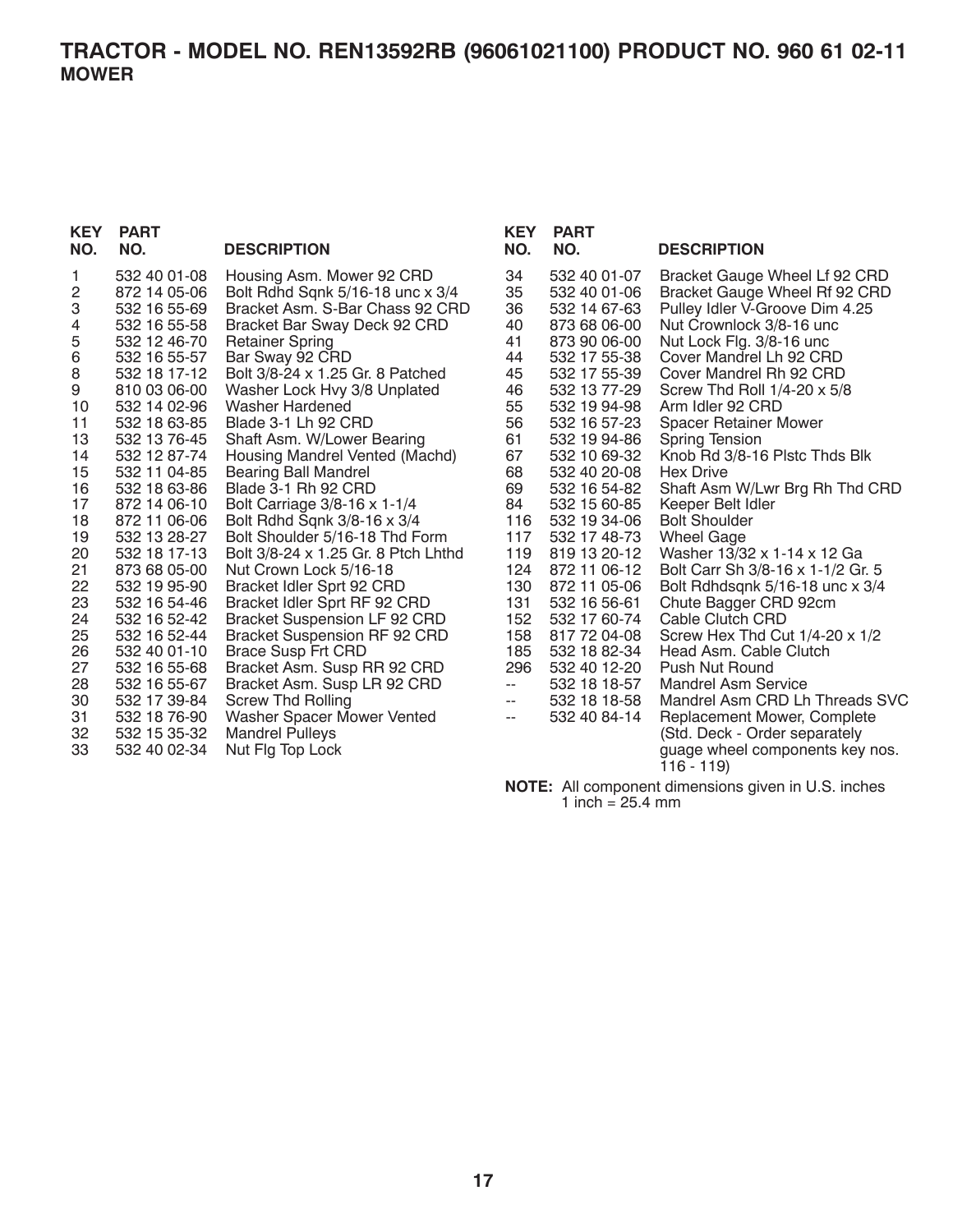# **TRACTOR - MODEL NO. REN13592RB (96061021100) PRODUCT NO. 960 61 02-11 MOWER LIFT**



lift-rh.1piece\_3

| <b>KEY</b><br>NO. | <b>PART</b><br>NO. | <b>DESCRIPTION</b>                    | <b>KEY</b><br>NO. | <b>PART</b><br>NO.           | <b>DESCRIPTION</b>                                   |
|-------------------|--------------------|---------------------------------------|-------------------|------------------------------|------------------------------------------------------|
| 1                 | 532 19 84-17       | Washer Asm Inner Spring W/<br>Plunger | 12<br>13          | 532 16 58-31<br>532 12 46-70 | Link Lift R.H.<br><b>Retainer Spring</b>             |
| $\overline{2}$    | 532 19 80-70       | Shaft Asm. Lift                       | 15                | 532 17 32-88                 | Link Front                                           |
| 3                 | 532 18 88-22       | Pin Groove                            | 16                | 873 35 08-00                 | Nut Jam Hex 1/2-13 unc                               |
| 4                 | 812 00 00-02       | E Ring #5133-62                       | 17                | 532 17 56-89                 | <b>Trunnion</b>                                      |
| 5                 | 819 21 16-21       | Washer 21/32 x 1 x 21 Ga.             | 18                | 873 80 08-00                 | Nut Lock W/Wsh 1/2-13 unc                            |
| 6                 | 532 12 01-83       | <b>Bearing Nylon</b>                  | 19                | 532 13 98-68                 | Arm Suspension Mower                                 |
| $\overline{7}$    | 532 10 94-13       | <b>Grip Handle</b>                    | 20                | 532 19 42-09                 | Pin Cotter 7/16 Bow Tie Lock                         |
| 8                 | 532 12 45-26       | <b>Button Plunger Black</b>           | 31                | 532 16 98-65                 | Bearing, Pvt. Lift.                                  |
| 11                | 532 16 58-29       | Link Lift L.H.                        | 32                | 873 54 06-00                 | Nut Crownlock 3/8-24                                 |
|                   |                    |                                       | 18                | 1 inch = $25.4$ mm           | NOTE: All component dimensions given in U.S. inches. |